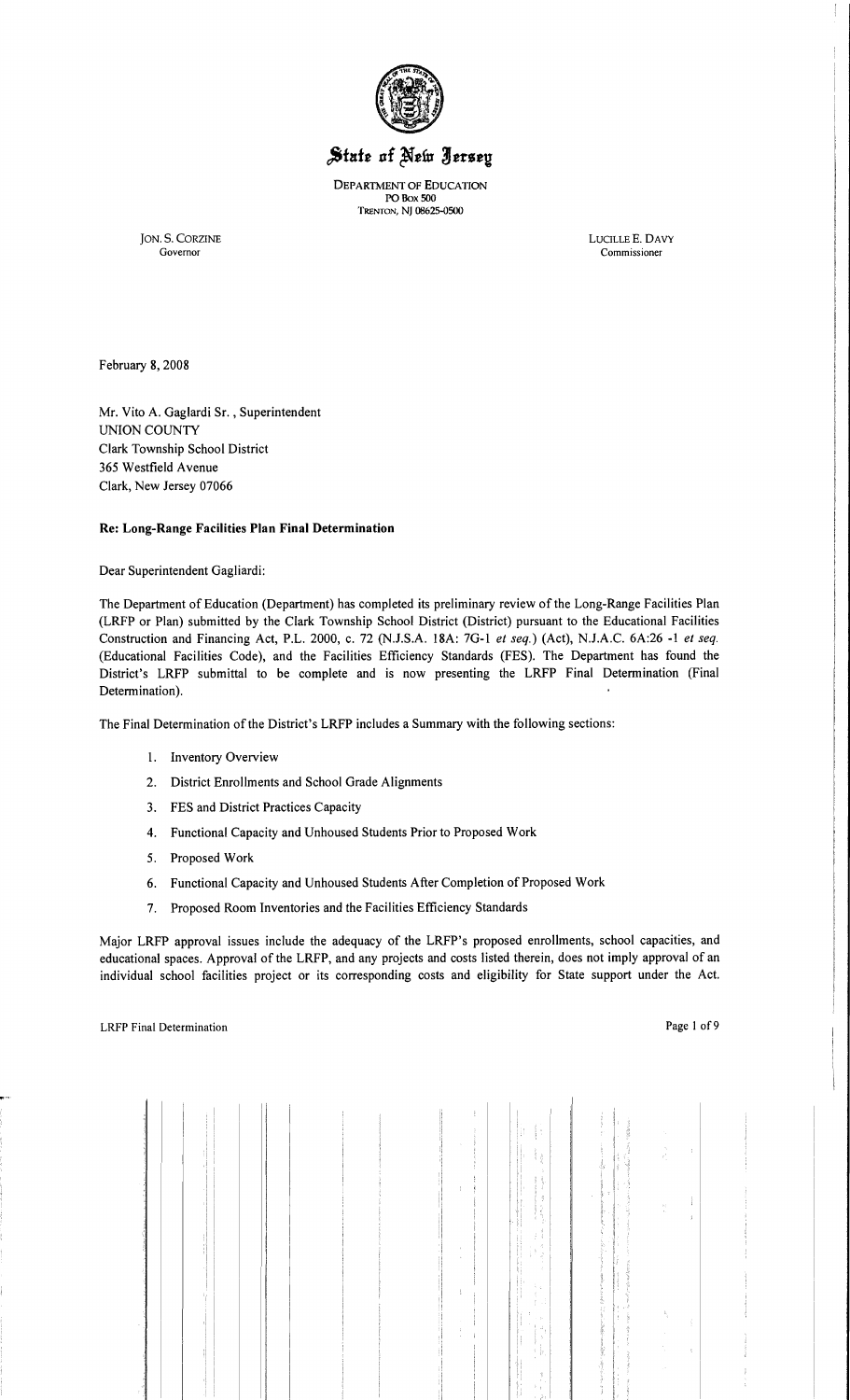Similarly, approval of the LRFP does not imply approval of portions of the Plan that are inconsistent with the Department's FES and proposed building demolition or replacement. Determination of preliminary eligible costs and final eligible costs will be made at the time of the approval of a particular school facilities project pursuant to NJ.S.A. 18A:7G-5. The District must submit a feasibility study as part of the school facilities project approval process, pursuant to N.J.S.A. 18A:7G-7b, to support proposed building demolition or replacement. The feasibility study should demonstrate that a building might pose a risk to the safety of the occupants after rehabilitation or that rehabilitation is not cost-effective.

Following the approval of the LRFP, the District may submit an amendment to the approved LRFP for Department review. Unless and until an amendment to the LRFP is submitted to and approved by the Commissioner of the Department pursuant to N.J.S.A. 18A:7G-4(c), the approved LRFP shall remain in effect. The District may proceed with the implementation of school facilities projects that are consistent with the approved LRFP whether or not the school facilities project contains square footage that may be ineligible for State support.

We trust that this document will adequately explain the Final Determination and allow the District to move forward with the initiation of projects within its LRFP. Please contact H. Lyle Jones, Regional Director at the Office of School Facilities at (609) 943-5452 with any questions or concerns that you may have.

Sincerely,

Lucille EDeuf

Lucille E. Davy Commissioner

Enclosure

c: Willa Spicer, Deputy Commissioner John Hart, Chief of Staff Rochelle Hendricks, Assistant Commissioner, Division of District and School Improvement Kathryn Forsyth, Director of Public Information Carmen Centuolo, Union County Superintendent of Schools Bernard E. Piaia, Director, School Facilities, Office of the Chief of Staff H. Lyle Jones, Regional Director, School Facilities, Office of the Chief of Staff Tom Lakavitch, County Manager, School Facilities, Office of the Chief of Staff

 $\Lambda$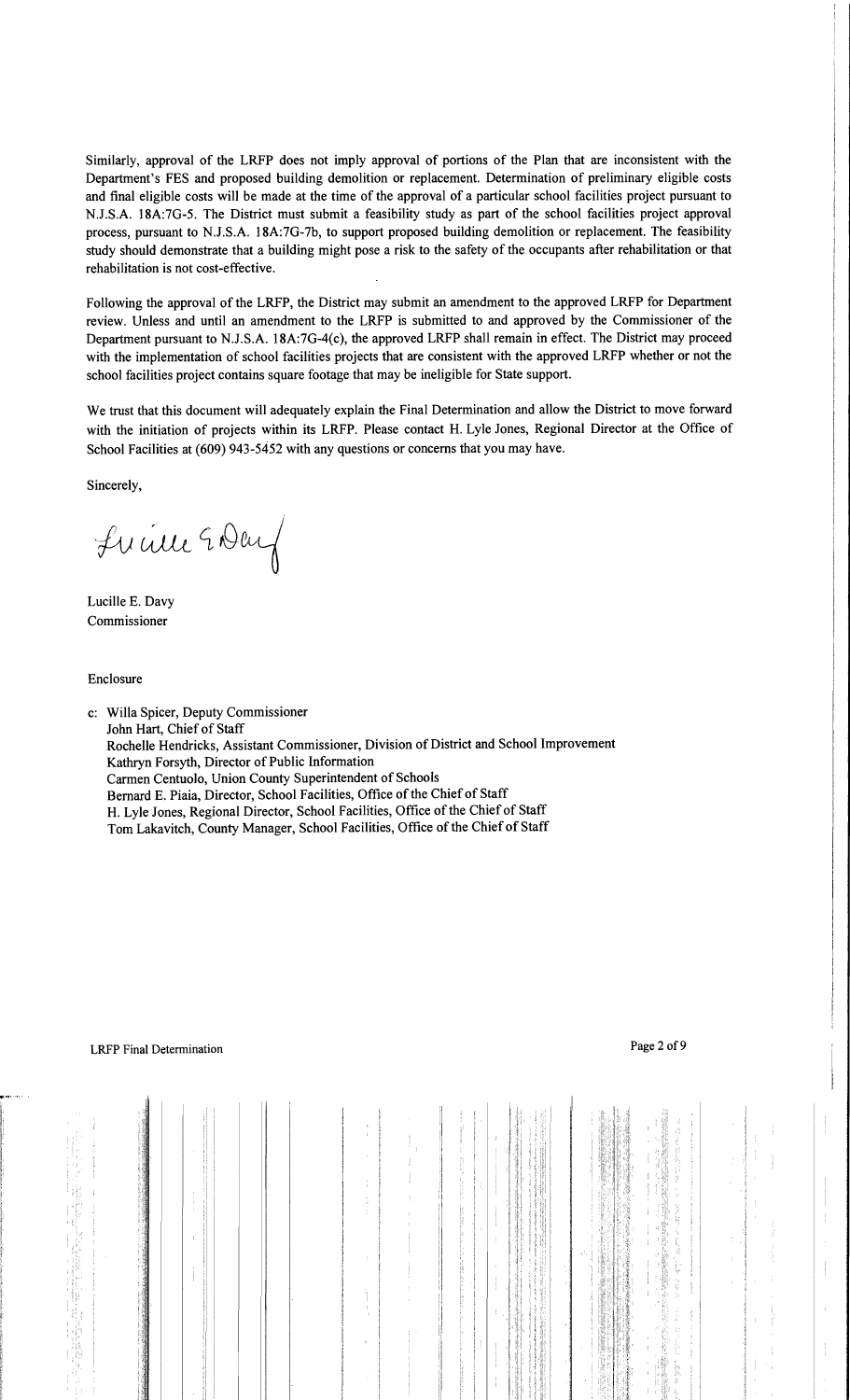## LONG-RANGE FACILITIES PLAN

# Final Determination Summary

## Clark Township School District

The Department of Education (Department) has completed its review of the Long-Range Facilities Plan (LRFP or Plan) submitted by the Clark Township School District (District) pursuant to the Educational Facilities Construction and Financing Act, P.L. 2000, c.72 (NJ.S.A. 18A:7G-I *et seq.)* (Act), NJ.A.C. 6A:26-1 et seq. (Educational Facilities Code), and the Facilities Efficiency Standards (FES).

This is the Department's Final Determination Summary (Summary) of the LRFP. The Summary is based on the standards set forth in the Act, the Educational Facilities Code, the FES, District entered data in the LRFP and Project Application and Tracking System (LRFP website), and District supplied supporting documentation. The Summary consists of seven sections. The referenced reports in *italic* text are standard LRFP reports available on the Department's LRFP website.

## 1. Inventory Overview

The District provides services for students in grades K-12. The predominant existing school grade configuration is K-5. The predominant proposed school grade configuration is K-5. The District is classified as an "Under 55" district for funding purposes.

The District identified existing and proposed schools, sites, buildings, playgrounds, playfields, and parking lots in its LRFP. The total number of existing and proposed district-owned or leased schools, sites, and buildings are listed in Table I. A detailed description of each asset can be found in the LRFP website report titled *"Site Asset Inventory Report. "* 

|                                                      | <b>Existing</b> | <b>Proposed</b> |
|------------------------------------------------------|-----------------|-----------------|
| Sites:                                               |                 |                 |
| <b>Total Number of Sites</b>                         |                 |                 |
| Number of Sites with no Buildings                    |                 |                 |
| Number of Sites with no Instructional Buildings      |                 |                 |
| <b>Schools and Buildings:</b>                        |                 |                 |
| <b>Total Number of Schools</b>                       |                 |                 |
| Total Number of Instructional Buildings              |                 |                 |
| Total Number of Administrative and Utility Buildings |                 | າ               |
| Total Number of Athletic Facilities                  |                 |                 |
| Total Number of Parking Facilities                   |                 |                 |
| Total Number of Temporary Facilities                 |                 |                 |

#### Table 1: Inventory Summary

As directed by the Department, incomplete school facilities projects that have project approval from the Department are represented as "existing" in the Plan. District schools with incomplete approved projects that include new construction or the reconfiguration of existing program space are as follows: n/a.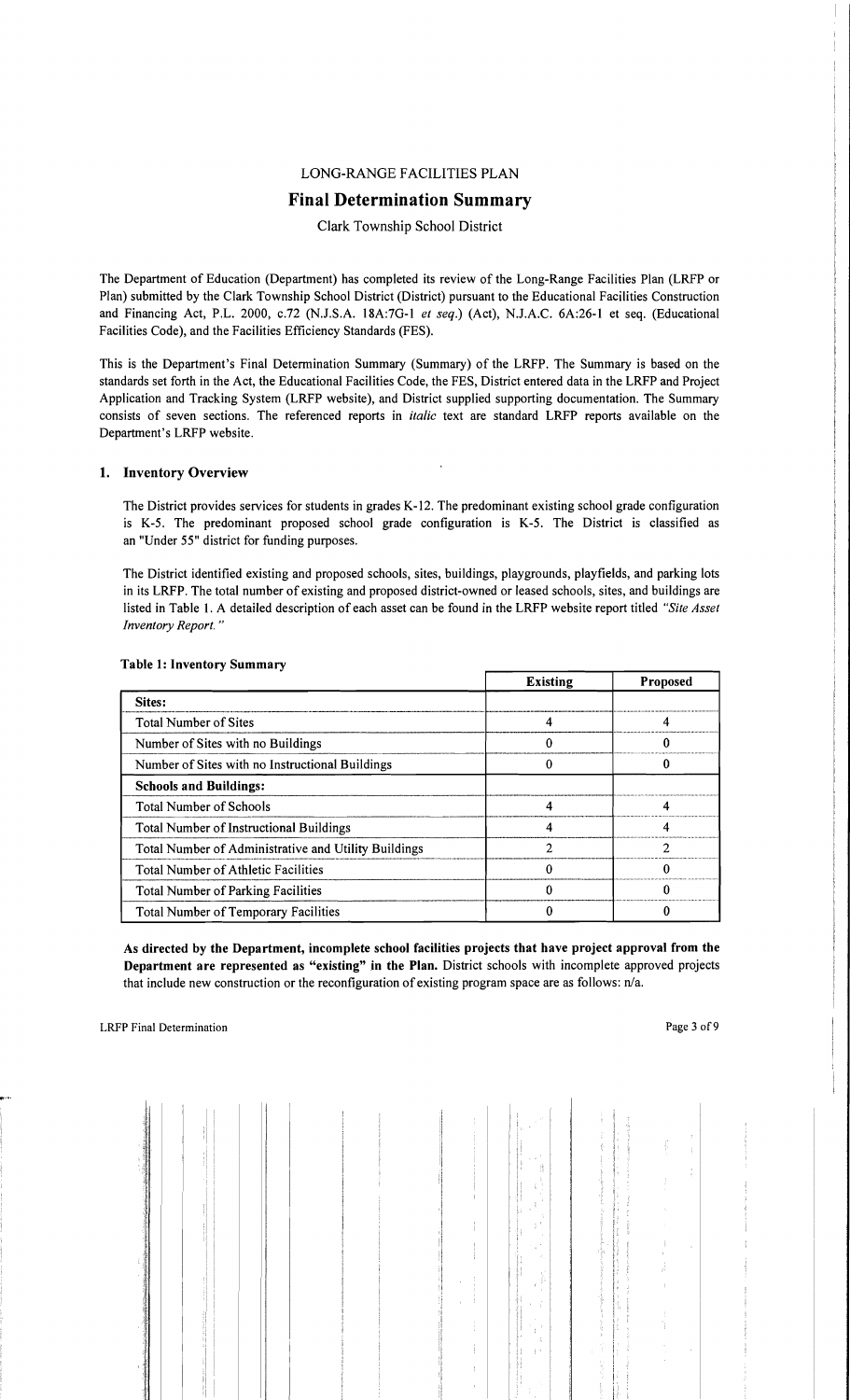Major conclusions are as follows:

- The District is proposing to maintain the existing number of District-owned or leased sites.
- The District is proposing to maintain the existing number of District-owned or operated schools.
- • The District is proposing to maintain the existing number of District-owned or leased instructional buildings. The District is proposing to maintain the existing number of District-owned or leased noninstructional buildings.

FINDINGS The Department has determined that the proposed inventory is adequate for review of the District's LRFP. However, the LRFP determination does not imply approval of an individual school facilities project listed within the LRFP. The District must submit individual project applications for project approval. If building demolition or replacement is proposed, the District must submit a feasibility study, pursuant to NJ.S.A. 18A:7G-7b, as part of the application for the specific school facilities project.

## 2. District Enrollments and School Grade Alignments

The District determined the number of students, or "proposed enrollments," to be accommodated in the LRFP on a district-wide basis and in each school. The District's existing and proposed enrollments and the cohortsurvival projection provided by the Department on the LRFP website are listed in Table 2. Detailed information can be found in the LRFP website report titled "Enrollment Projection Detail." Existing and proposed school enrollments and grade alignments can be found in the report titled *"Enrollment and School Grade Alignment. "* 

|                             | <b>Actual Enrollments</b><br>2005 | <b>District Proposed</b><br><b>Enrollments</b> | <b>Department's LRFP</b><br><b>Website Projection</b> |
|-----------------------------|-----------------------------------|------------------------------------------------|-------------------------------------------------------|
| Grades K-12:                |                                   |                                                |                                                       |
| Grades K-5, including SCSE  | 983                               | 888                                            | 842                                                   |
| Grades 6-8, including SCSE  | 547                               | 565                                            | 616                                                   |
| Grades 9-12, including SCSE | 844                               | 1,052                                          | 1,073                                                 |
| Totals K-12                 | 2,359                             | 2,505                                          | 2,531                                                 |
| Pre-Kindergarten:           |                                   |                                                |                                                       |
| Pre-Kindergarten, Age 3     |                                   |                                                |                                                       |
| Pre-Kindergarten, Age 4     |                                   |                                                | ∩                                                     |
| Pre-Kindergarten, SCSE      | 15                                | 16                                             | 16                                                    |

#### Table 2: Enrollment Comparison

*"SCSE"* = *Self-Contained Special Education* 

Major conclusions are as follows:

- The District did not elect to use the Department's LRFP website projection. Supporting documentation was submitted to the Department as required to justify the proposed enrollments.
- The District is planning for increasing enrollments.
- The District is not an ECPA (Early Childhood Program Aid) District.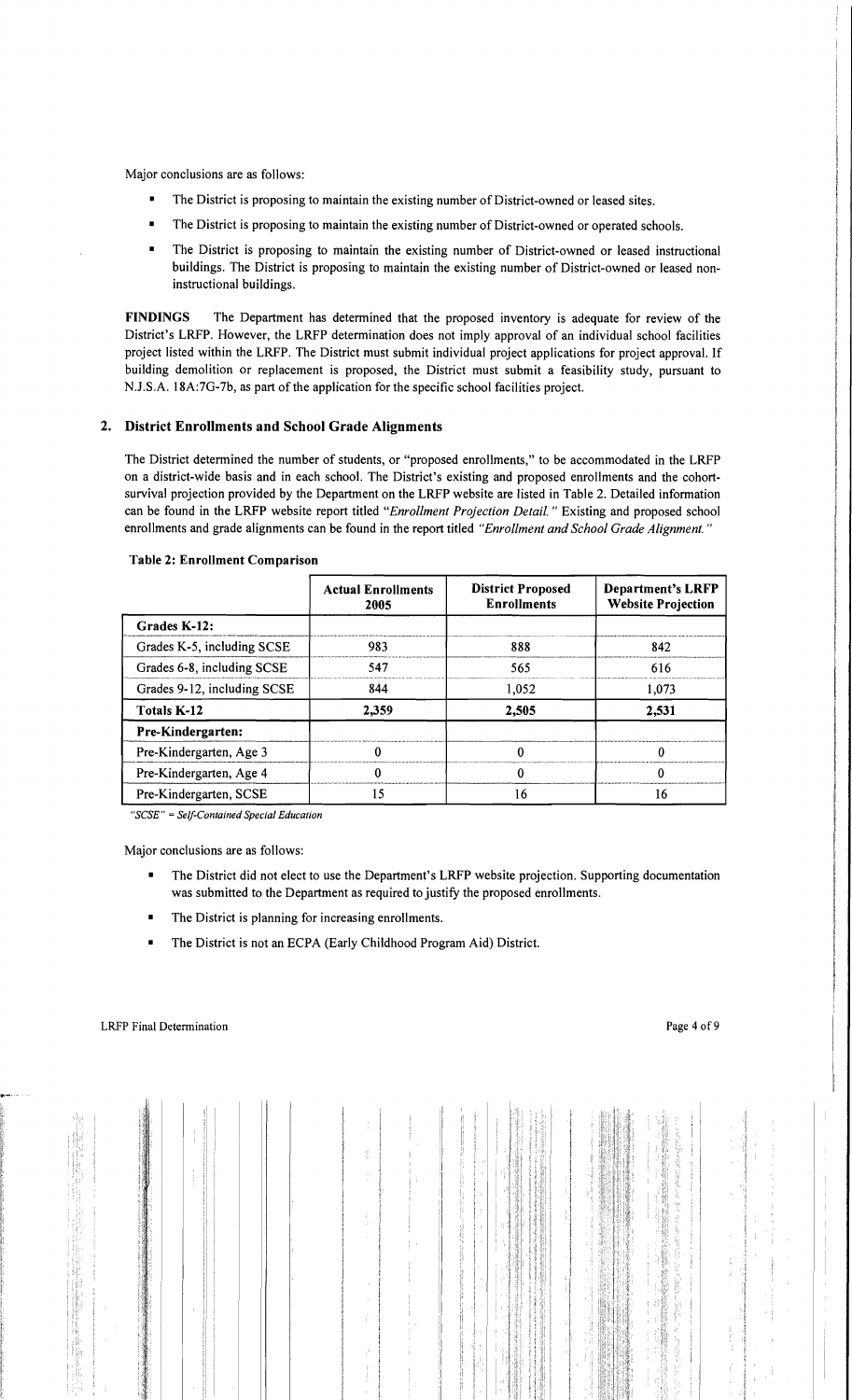FINDINGS The Department has determined that the District's proposed enrollments are supportable for review of the District's LRFP. The Department will require a current enrollment projection at the time an application for a school facilities project is submitted incorporating the District's most recent Fall Enrollment Report in order to verify that the LRFP's planned capacity is appropriate for the updated enrollments.

## 3. FES and District Practices Capacity

The proposed room inventories for each school were analyzed to detennine whether the LRFP provides adequate capacity for the proposed enrollments. Two capacity calculation methods, called *"FES Capacity"* and *"District Practices Capacity,* " were used to assess existing and proposed school capacity in accordance with the FES and District program delivery practices. A third capacity calculation, called *"Functional Capacity, "*  detennines Unhoused Students and potential State support for school facilities projects. Functional Capacity is analyzed in Section 5 of this Summary.

- $\blacksquare$ *FES Capacity* only assigns capacity to pre-kindergarten *(if district-owned or operated),* kindergarten, general, and self-contained special education classrooms. No other room types are considered to be capacity-generating. Class size is based on the FES and is prorated for classrooms that are sized smaller than FES classrooms. FES Capacity is most accurate for elementary schools, or schools with non-departmentalized programs, in which instruction is "homeroom" based. This capacity calculation may also be accurate for middle schools depending upon the program structure. However, this method usually significantly understates available high school capacity since specialized spaces that are typically provided in lieu of general classrooms are not included in the capacity calculations.
- *District Practices Capacity* allows the District to include specialized room types in the capacity calculations and adjust class size to reflect actual practices. This calculation is used to review capacity and enrollment coordination in middle and high schools.

A capacity utilization factor in accordance with the FES is included in both capacity calculations. A 90% capacity utilization rate is applied to classrooms serving grades K-8. An 85% capacity utilization rate is applied to classrooms serving grades 9-12. No capacity utilization factor is applied to preschool classrooms.

Table 3 provides a summary of existing and proposed district-wide capacities. Detailed infonnation can be found in the LRFP website report titled *"FES and District Practices Capacity. "* 

|                                                 | <b>Total FES Capacity</b> | <b>Total District Practices Capacity</b> |
|-------------------------------------------------|---------------------------|------------------------------------------|
| $(A)$ Proposed Enrollments                      | 2,521                     | .322,521                                 |
| (B) Existing Capacity                           | 2120.00                   | 2,458.25                                 |
| <sup>*</sup> Existing Capacity Status (B)-(A)   | -400.68                   | $-62.75$                                 |
| $(C)$ Proposed Capacity                         | 2,106.22                  | 2,440.25                                 |
| <i><b>*Proposed Capacity Status (C)-(A)</b></i> | $-414.78$                 | $-80.75$                                 |

#### Table 3: FES and District Practices Capacity Summary

\* *Positive numbers signify surplus capacity; negative numbers signify inadequate capacity. Negative values for District Practices capacity are acceptable* if*proposed enrollments do not exceed 100% capacity utilization.* 

Major conclusions are as follows:

• The District has appropriately coordinated proposed school capacities and enrollments in the LRFP.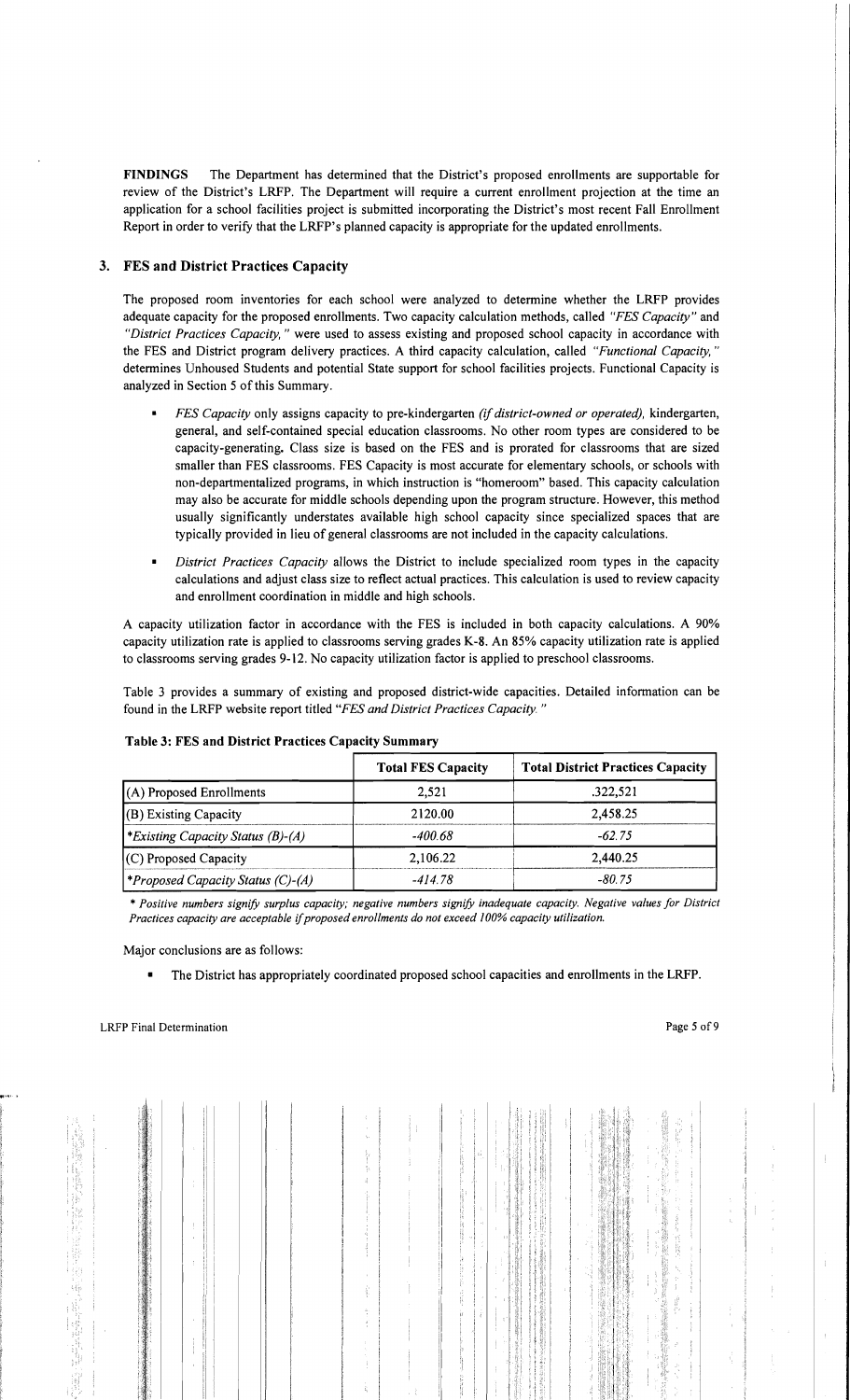Adequate justification has been provided by the District if capacity for a school deviates from the proposed enrollments by more than 5%.

FINDINGS The Department has determined that the proposed District capacity, in accordance with the proposed enrollments, is adequate for review of the District's LRFP. The Department will require a current enrollment projection at the time an application for a school facilities project is submitted, incorporating the District's most recent Fall Enrollment Report, in order to verify that the LRFP's planned capacity meets the District's updated enrollments.

# 4. Functional Capacity and Unhoused Students Prior to Proposed Work

*Functional Capacity* was calculated and compared to the proposed enrollments to provide a preliminary estimate of Unhoused Students and new construction funding eligibility. Functional Capacity is the adjusted gross square footage of a school building *(total gross square feet minus excluded space)* divided by the minimum area allowance per Full-time Equivalent student for the grade level contained therein. Unhoused Students is the number of students projected to be enrolled in the District that exceeds the Functional Capacity of the District's schools pursuant to NJ.A.C. 6A:26-2.2(c).

*"Excluded Square Feet"* in the LRFP Functional Capacity calculation includes (1) square footage exceeding the FES for any pre-kindergarten, kindergarten, general education, or self-contained special education classroom; (2) grossing factor square footage *(corridors, stairs, mechanical rooms, etc.)* that exceeds the FES allowance, and (3) square feet proposed to be demolished or discontinued from use. Excluded square feet may be revised during the review process for individual school facilities projects.

Table 4 provides a preliminary assessment of Functional Capacity, Unhoused Students, and Estimated Maximum Approved Area for the various grade groups in accordance with the FES. Detailed information concerning the calculation and preliminary excluded square feet can be found in the LRFP website reports titled *"Functional Capacity and Unhoused Students"* and *"Functional Capacity Excluded Square Feet. "* 

|                      |            | в          |           |                |                          |
|----------------------|------------|------------|-----------|----------------|--------------------------|
|                      |            | Estimated  |           | D              | $E = C x D$              |
|                      | A          | Existing   | $C = A-B$ | Area           | <b>Estimated Maximum</b> |
|                      | Proposed   | Functional | Unhoused  | Allowance      | Approved Area for        |
|                      | Enrollment | Capacity   | Students  | (gsf/students) | <b>Unhoused Students</b> |
| Elementary $(K-5)^*$ | 888        | 625.28     | 262.72    | 125.00         | 32,840.60                |
| Middle $(6-8)$       | 565        | 476.55     | 88.45     | 134.00         | 11,852.20                |
| High $(9-12)$        | 1,052      | 989.41     | 62.59     | 151.00         | 9,451.01                 |
| Totals K-12          | 2,505      | 2,091.24   |           |                |                          |

| Table 4: Functional Capacity and Unhoused Students Prior to Proposed Work |
|---------------------------------------------------------------------------|
|---------------------------------------------------------------------------|

*""Pre-kindergarten students are not included in the calculations.* 

Major conclusions are as follows:

• The calculations for "Estimated Existing Functional Capacity" do not include school facilities projects that have been approved by the Department but were not under construction or complete at the time of Plan submission.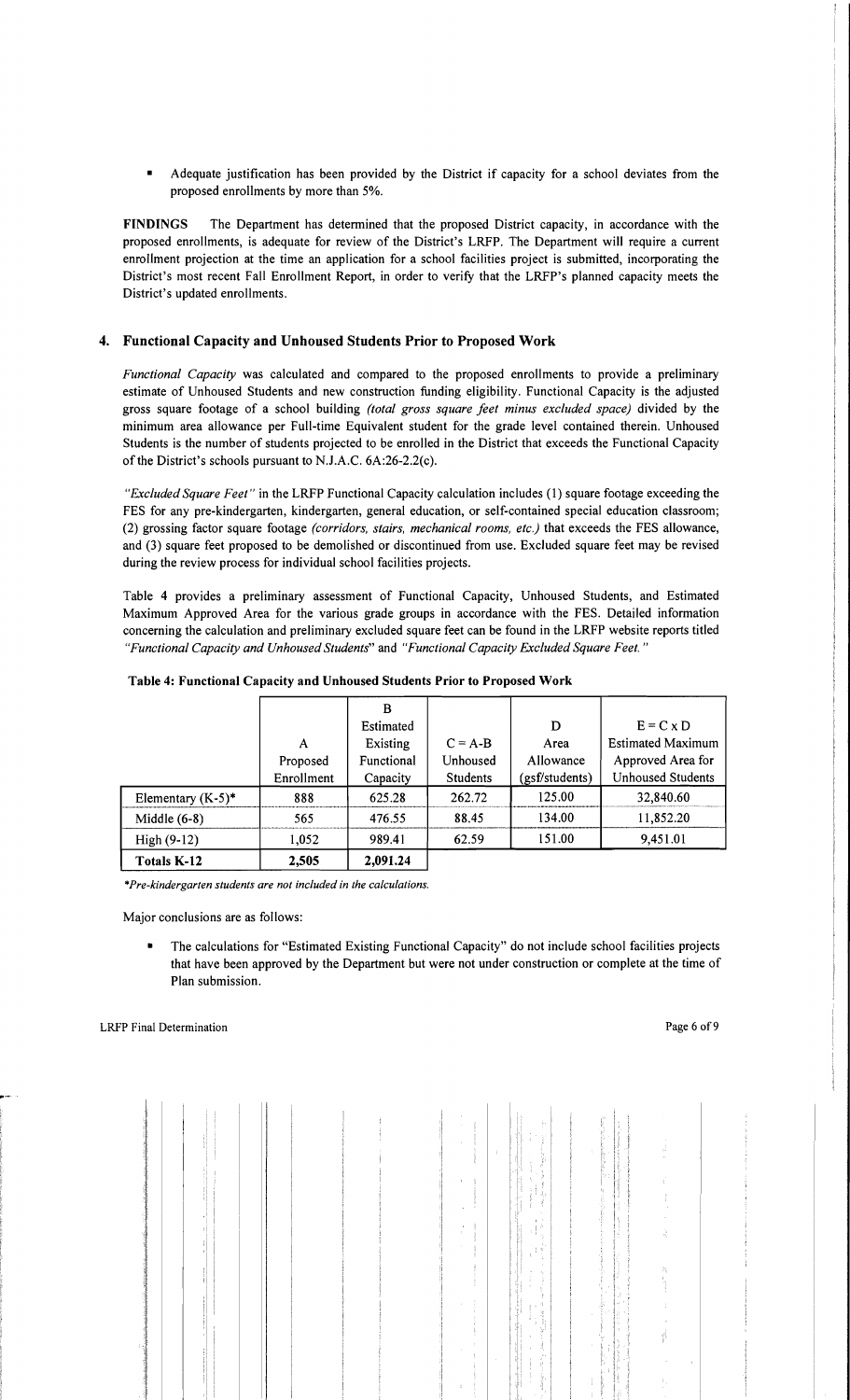- The District, based on the preliminary LRFP assessment, does not have Unhoused Students for the following FES grade groups: n/a.
- • The District, based on the preliminary LRFP assessment, has Unhoused Students for the following FES grade groups: Grades K-5, 6-8, 9-12.
- • The District is not an ECPA district. Therefore, pre-kindergarten students are not included in the calculations. Unhoused pre-kindergarten self-contained special education students are eligible for State support. A determination of square footage eligible for State support will be made at the time an application for a specific school facilities project is submitted to the Department for review and approval.
- The District is not proposing to demolish or discontinue the use of existing District-owned instructional space. The Functional Capacity calculation excludes square feet proposed to be demolished or discontinued for the following FES grade groups: n/a.

FINDINGS Functional Capacity and Unhoused Students calculated in the LRFP are preliminary estimates. Justification for square footage in excess of the FES and the determination of additional excluded square feet, Preliminary Eligible Costs (PEC), and Final Eligible Costs (FEC) will be included in the review process for specific school facilities projects. A feasibility study undertaken by the District is required if building demolition or replacement is proposed per NJ.A.C. 6A:26-2.3(b)(10).

## 5. Proposed Work

The District was instructed to review the condition of its facilities and sites and to propose corrective *"system"*  and *"inventory"* actions in its LRFP. *"System"* actions upgrade existing conditions without changing spatial configuration or size. Examples of system actions include new windows, finishes, and mechanical systems. *"Inventory"* actions address space problems by removing, adding, or altering sites, schools, buildings and rooms. Examples of inventory actions include building additions, the reconfiguration of existing walls, or changing room use.

Table 5 summarizes the type of work proposed in the District's LRFP for instructional buildings. Detailed information can be found in the LRFP website reports titled *"Site Asset Inventory," "LRFP Systems Actions Summary,* " *and "LRFP Inventory Actions Summary. "* 

| <b>Type of Work</b>                                            | Work Included in LRFP |  |  |
|----------------------------------------------------------------|-----------------------|--|--|
| <b>System Upgrades</b>                                         | Yes                   |  |  |
| <b>Inventory Changes</b>                                       |                       |  |  |
| Room Reassignment or Reconfiguration                           | Yes                   |  |  |
| <b>Building Addition</b>                                       | N٥                    |  |  |
| New Building                                                   | N٥                    |  |  |
| Partial or Whole Building Demolition or Discontinuation of Use | Ν٥                    |  |  |
| New Site                                                       |                       |  |  |

## Table 5: Proposed Work for Instructional Buildings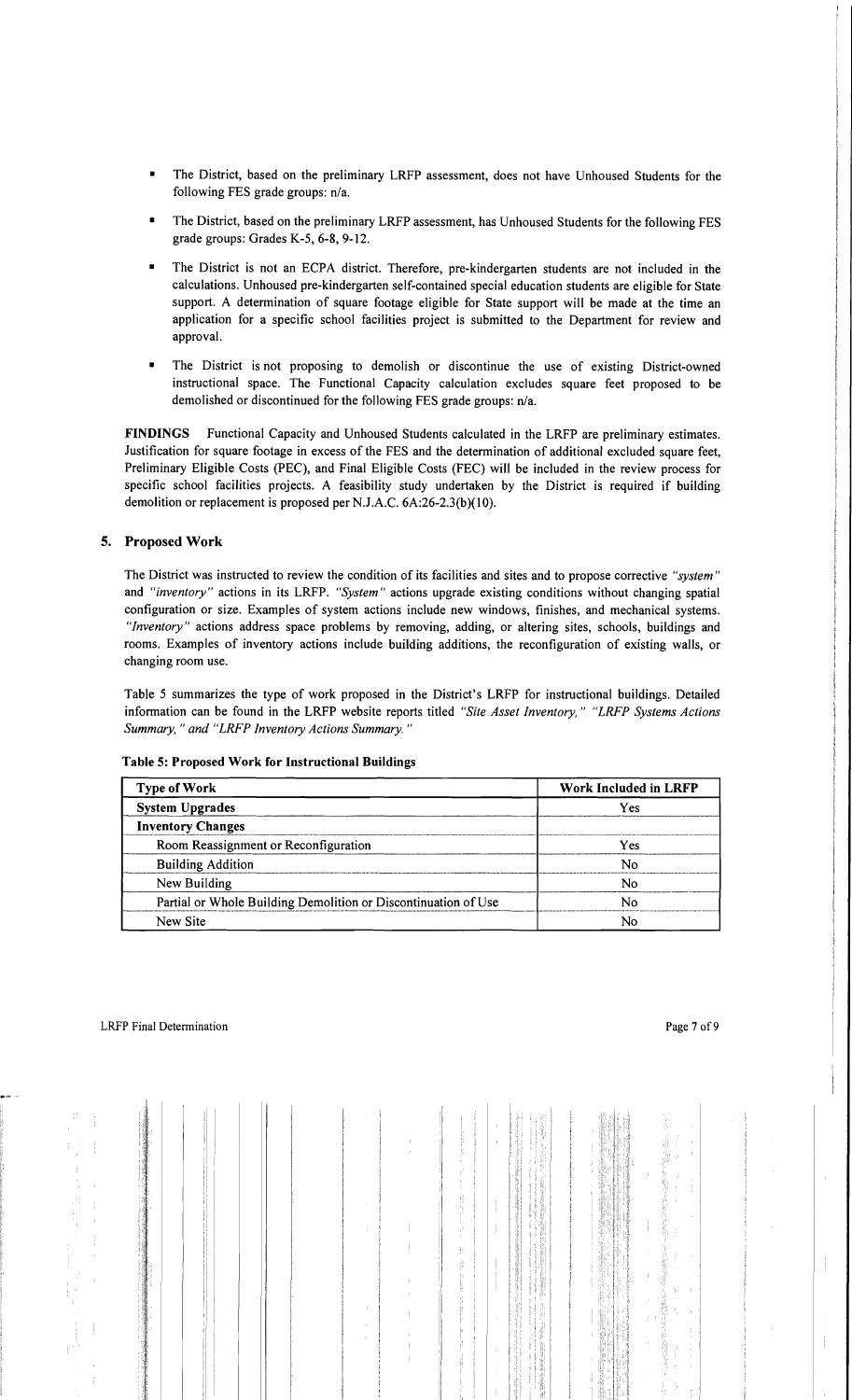Major conclusions are as follows:

- The District has proposed system upgrades in one or more instructional buildings.
- The District has proposed inventory changes, excluding new construction, in one or more instructional buildings.
- The District has not proposed new construction in lieu of rehabilitation in one or more instructional buildings.

Please note that costs represented in the LRFP are for capital planning purposes only. Estimated costs are not intended to represent preliminary eligible costs or final eligible costs of approved school facilities projects.

The Act (NJ.S.A. 18A:7G-7b) provides that all school facilities shall be deemed suitable for rehabilitation unless a pre-construction evaluation undertaken by the District demonstrates to the satisfaction of the Commissioner that the structure might pose a risk to the safety of the occupants even after rehabilitation or that rehabilitation is not cost-effective. Pursuant to N.J.A.C.  $6A:26-2.3(b)(10)$ , the Commissioner may identify school facilities for which new construction is proposed in lieu of rehabilitation for which it appears from the information presented that new construction is justified, provided, however, that for such school facilities so identified, the District must submit a feasibility study as part of the application for the specific school facilities project. The cost of each proposed building replacement is compared to the cost of additions or rehabilitation required to eliminate health and safety deficiencies and to achieve the District's programmatic model.

Facilities used for non-instructional or non-educational purposes are ineligible for State support under the Act. However, projects for such facilities shall be reviewed by the Department to determine whether they are consistent with the District's LRFP and whether the facility, if it is to house students (full or part time) conforms to educational adequacy requirements. These projects shall conform to all applicable statutes and regulations.

FINDINGS The Department has determined that the proposed work is adequate for review of the District's LRFP. However, Department approval of proposed work in the LRFP does not imply that the District may proceed with a school facilities project. The District must submit individual project applications with cost estimates for Department project approval. Both school facilities project approval and other capital project review require consistency with the District's approved LRFP.

## 6. Functional Capacity and Unhoused Students After Completion of Proposed Work

The *Functional Capacity* of the District's schools *after* completion of the scope of work proposed in the LRFP was calculated to highlight any remaining Unhoused Students.

Table 6 provides a preliminary assessment of Unhoused Students and Estimated Remaining Maximum Area after completion of new construction proposed in the LRFP, if applicable. Detailed information concerning the calculation can be found in the website report titled *"Functional Capacity and Unhoused Students."*